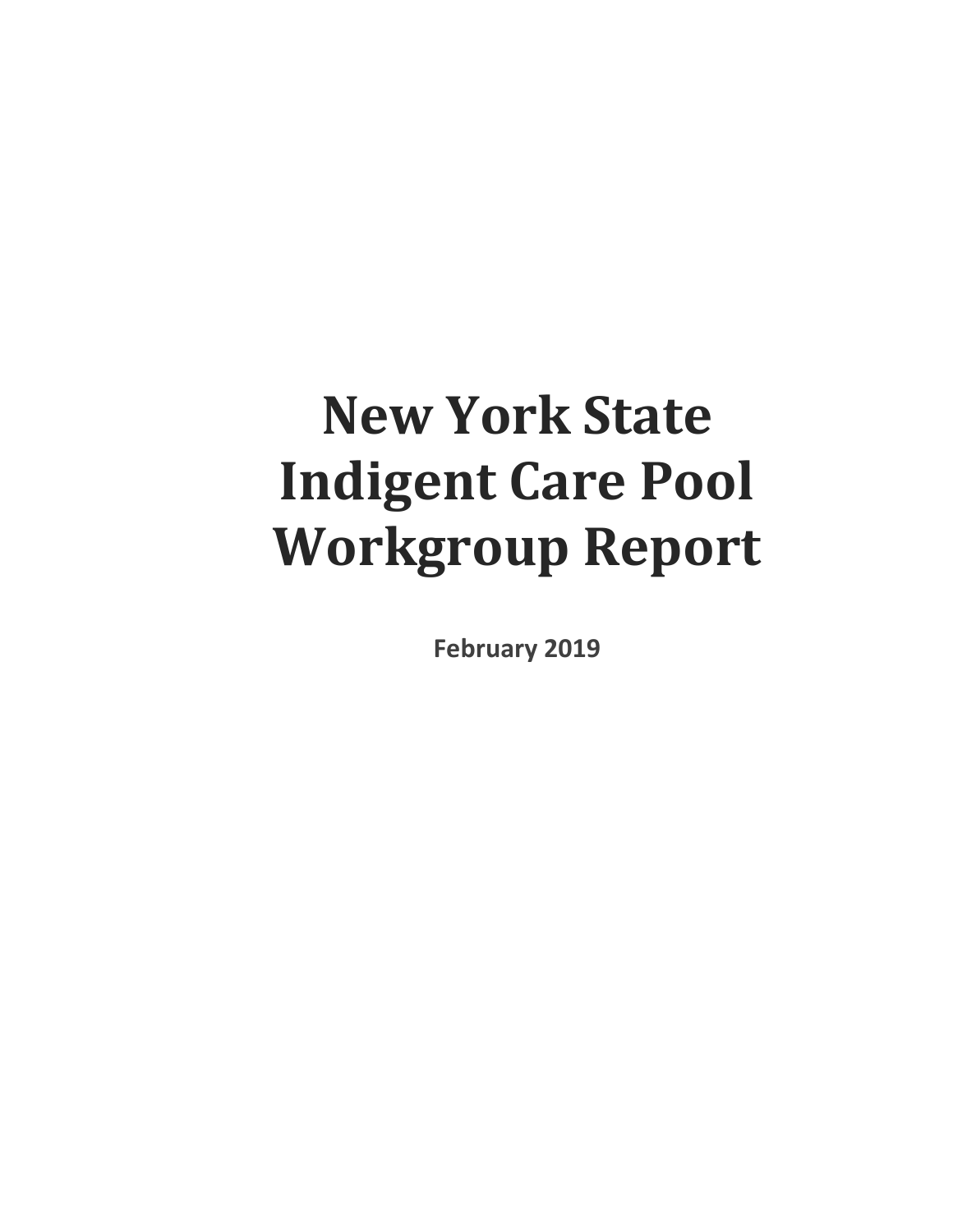# Table of Contents

- I. Executive Summary
- II. Introduction
- III. Workgroup Formation, Membership and Goals
- IV. Relevant Background Information
- V. ICP Workgroup Meeting Dates and Topics
- VI. Workgroup Discussions
- VII. Conclusion

Appendix A – Enhanced Safety Net Legislation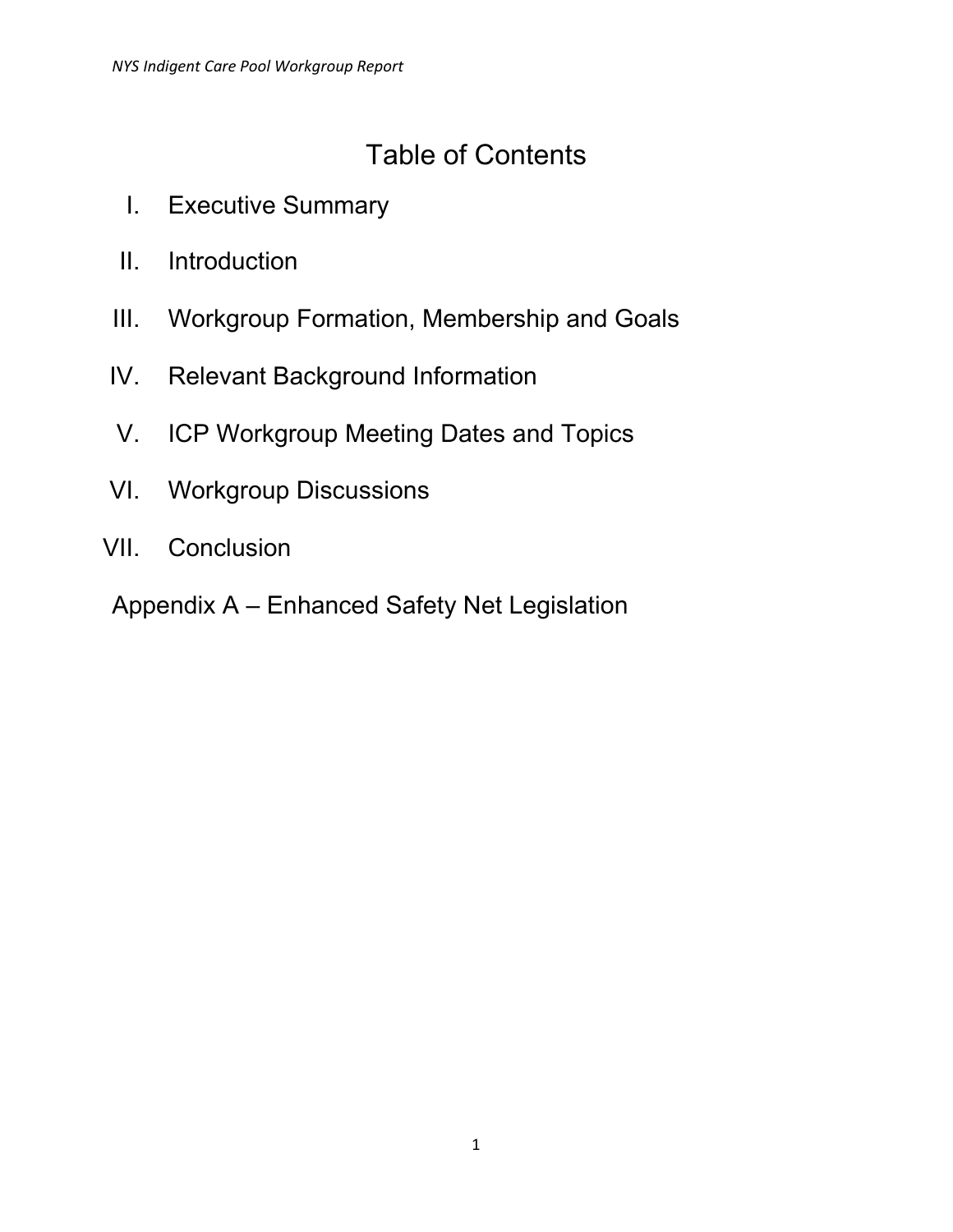# **NYS Indigent Care Pool (ICP) Workgroup Report**

#### **I. Executive Summary**

Created through Public Health Law, the Indigent Care Pool (ICP) is a program which provides funding to hospitals to assist in paying for the cost of care for low income individuals. The Pool currently distributes \$795 million dollars annually and is part of the larger Disproportionate Share Hospital (DSH) Program run by the Department of Health (Department). Under this program, hospitals cannot exceed their Federally established DSH caps, and currently, only public facilities are paid up to their facility-specific caps.

The total amount of DSH funding in New York is \$3.6 billion, of which \$2.8 billion is distributed to public hospitals under programs other than the ICP. New York State is currently facing the prospect of a reduction in overall DSH funding of \$1.3 billion in October 2019 and an annual reduction of \$2.6 billion by federal fiscal year 2021. These reductions in DSH funding have been postponed by Congress several times, but there continues to be considerable uncertainty about the future level of DSH funding.

The State Fiscal Year (SFY) 2018-19 Budget established the Indigent Care Workgroup with various stakeholders from the health care community. The purpose of Indigent Care Workgroup was to review the current methodology utilized by the Department to distribute funding to eligible hospitals throughout New York State. This effort was a follow-up to work previously done by a 2012 Workgroup which updated the ICP distribution methodology consistent with changes at the Federal level and established a transition methodology sometimes referred to as "a collar". The collar set a minimum and maximum amount facilities could receive as they moved to the new methodology. The transition collar was originally scheduled to phase out by December 31, 2015, but it has been extended twice legislatively through March 31, 2020. This aspect of the 2012 method was a main focus of the Workgroup's review.

Under its charter to evaluate the current methodology, the Workgroup examined various alternatives for distributing ICP funds. Each method was evaluated to determine whether the distribution complied with Federal requirements, optimized the entirety of the State's Federal DSH allocation and other criteria as outlined below. The following report presents the findings of the Workgroup and does not reflect an endorsement of any of the proposals which this report describes.

#### **II. Introduction**

Indigent care funding helps ensure that hospitals can provide health care services to patients who are unable to pay for the cost of their care. While the percentage of uninsured New Yorkers has been reduced by half, from 10 percent in 2013 prior to implementation of the Affordable Care Act to 5 percent in 2017, there are still approximately 1.1 million New Yorkers who remain uninsured

The method for distributing indigent care funds is based on statute and has varied over time. Initially, the methodology allocated funds based on the provision of "charity care" and "bad debt" incurred by hospitals regardless of patient type. However, over time and in response to provisions in the Affordable Care Act, the State's methodology has transitioned to a formula based on the number of services a hospital provides to uninsured and Medicaid patients. The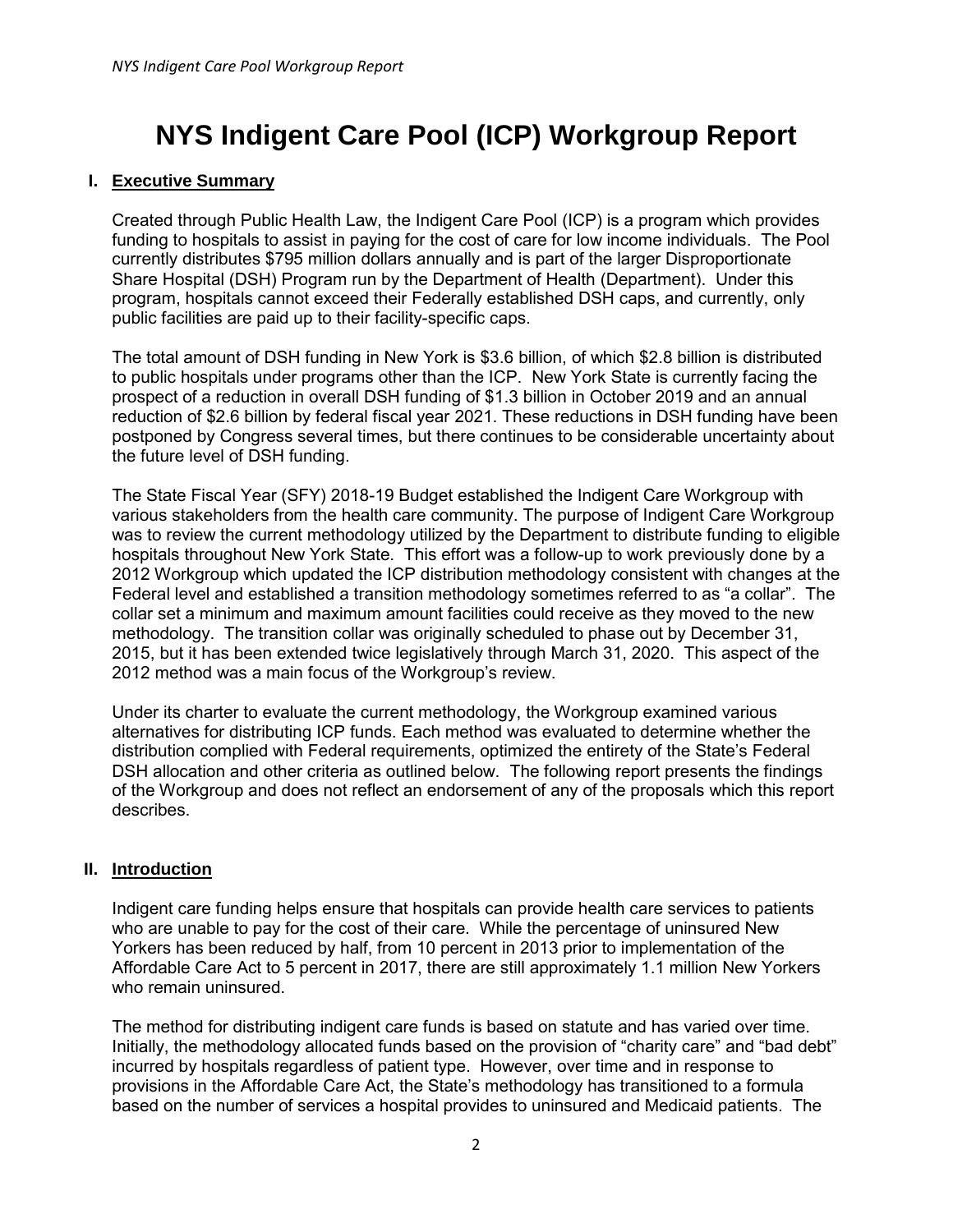current disbursement methodology went into effect in January 2013, has been extended by the Legislature twice, and is now due to expire on March 31, 2020. In anticipation, the 2019 enacted state budget established a workgroup to make policy recommendations regarding disproportionate share hospital and indigent care pool funding. The Workgroup was constituted in June 2018, and lead by three co-chairs and comprised of an additional 19 members. The Workgroup met four times between June and November 2018 to review the current distribution method and identify alternative methods for consideration by state policymakers. In each meeting, Workgroup members discussed their perspective on ways to achieve the goals of the indigent care funding and on the current distribution methodology. The Department of Health (Department) and three of the organizations represented on the Workgroup ultimately presented alternative options for distribution methods.

This Report describes the Workgroup discussions, provide details about alternative distribution options suggested by Workgroup members and sets forth a series of recommended criteria by which policymakers should evaluate distribution options. The Report also discusses the potential impact of proposed regulatory actions at the federal level that, while outside the purview of this Workgroup, would have a significant impact on both the funding and need for indigent care.

The Department thanks the Workgroup co-chairs and members for their contributions to this important initiative, and for so generously sharing their time and expertise. The Department would also like to thank the interested stakeholders and other guests who attended the Workgroup meetings and provided valuable comments.

### **III. Workgroup Formation, Membership and Goals**

The Indigent Care Pool (ICP) Workgroup was established pursuant to a joint agreement by the Executive and Legislature as part of the 2018-19 Enacted State Budget. The purpose of the Workgroup was to discuss potential changes to the methodology used to distribute \$795 million in indigent care pool funding annually. This commitment called for the Workgroup to be convened no later than June 1, 2018, with a report of its findings submitted to the Executive and Legislature by December 1, 2018.

The Workgroup was co-chaired by Elisabeth Benjamin, Vice-President of Health Initiatives, Community Service Society of New York; Bea Grause, President, Healthcare Association of New York State; and Dan Sheppard, Deputy Commissioner, Department of Health, Office of Primary Care and Health Systems Management. The Department publicly invited expressions of interest in Workgroup membership, and achieved a balanced panel of members, comprised of providers, labor representatives, health plans and consumer advocates from various geographic regions of the State, who were selected from a group of submitted nominees:

- Sudha Acharya South Asian Council for Social Services
- Anthony Andrews, Ed.D. NYC Health + Hospitals Community Advisory Board
- Leon Bell **NYS Nurses Association**
- Colleen Blye Montefiore Health System
- Claudia Calhoon The New York Immigration Coalition
- Sharon Chesna **Mothers and Babies Perinatal Network of South Central NYS**
- Moira Dolan AFSCME, AFL-CIO, DC 37
- Gary J Fitzgerald Iroquois Healthcare Alliance
- Amanda Gallipeau Empire Justice Center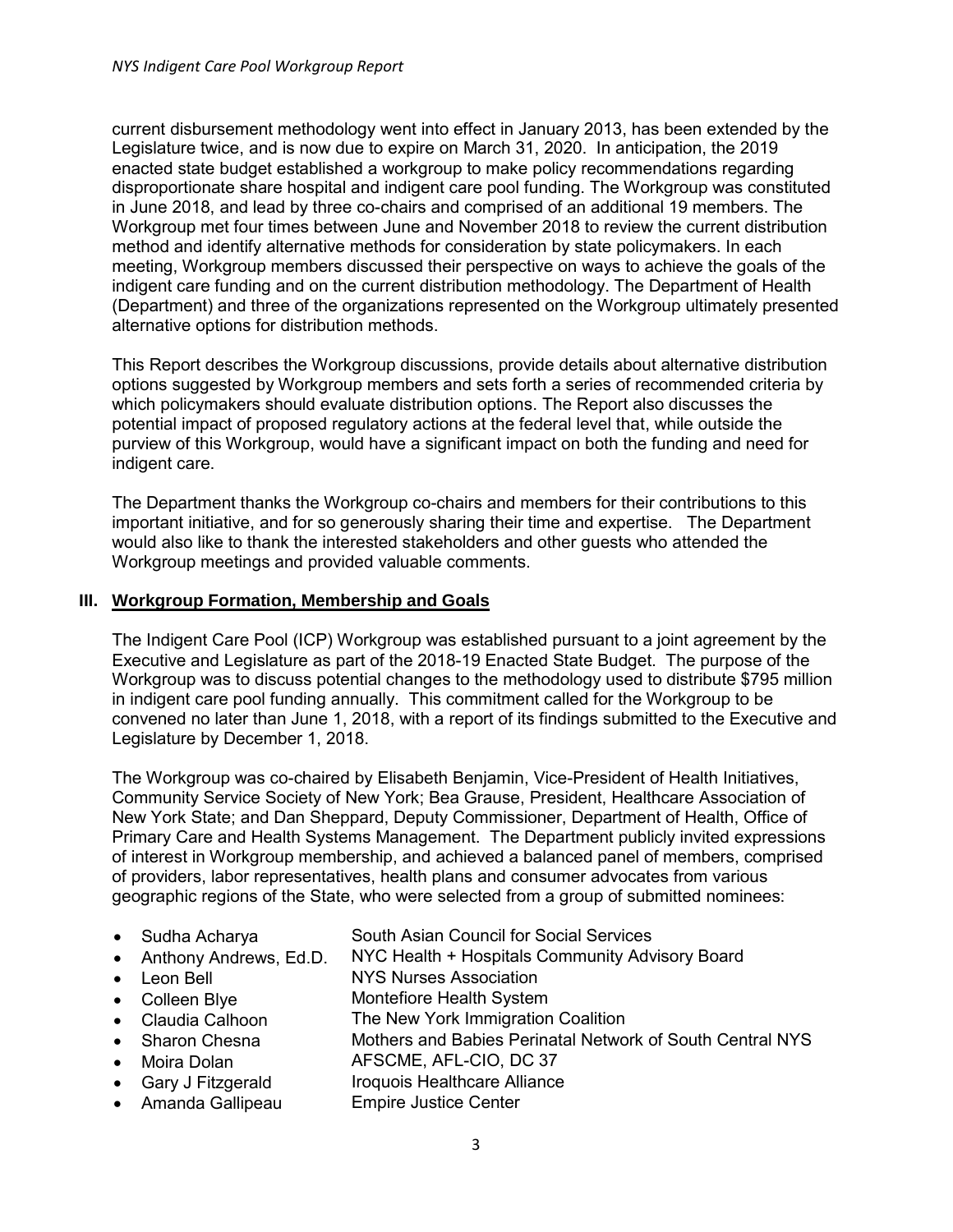- Michael Israel Westchester Medical Center
- **Lara Kassel Medicaid Matters NY**
- Mitchell Katz, M.D. NYC Health + Hospitals
- Phyllis Lantos New York Presbyterian Hospital
- Eric Linzer Health Plan Association
- Helen Schaub 1199 SEIU
- Rebecca Telzak Make The Road New York
- Hugh Thomas Rochester Regional Health
- Dennis Whalen Northwell Health
- Elisabeth Wynn Greater New York Hospital Association

### **IV. Background Information**

### **Overview of Disproportionate Share Hospital Payments**

Disproportionate Share Hospital (DSH) payments refer to a pool of Medicaid dollars made available to hospitals for uncompensated care to uninsured and Medicaid patients. The amount is capped by Section 1923(c) of the Federal Social Security Act and calculated on an annual Federal fiscal year (FFY) basis.

New York State distributes the full amount of their annual DSH allotment through four major programs: The Indigent Care Pool, the Indigent Care Adjustment (ICA), DSH Intergovernmental Transfers (IGTs), and DSH for Institutes for Mental Disease (IMDs) which is distributed by the Office of Mental Health (OMH). The breakout of the State's annual DSH allotment for FFY 2018 is as follows:

| Program                           | <b>Gross Amount</b> | <b>Recipients</b>                     |
|-----------------------------------|---------------------|---------------------------------------|
| Indigent Care Pool (ICP)*         | \$795               | <b>Public and Voluntary Hospitals</b> |
| Indigent Care Adjustment (ICA)    | \$412               | <b>Public Hospitals</b>               |
| Intergovernmental Transfers (IGT) | \$1,799             | <b>Public Hospitals</b>               |
| <b>IMDs</b>                       | \$605               | <b>OMH Operated Hospitals</b>         |
| <b>Total</b>                      | \$3,611             |                                       |

*\*Excludes \$339M which has been paid out through the Voluntary Upper Payment Limit (UPL) but would need to be paid out via the ICP methodology if there is insufficient UPL room.*

In addition to the limit set by the Statewide DSH allotment, each hospital is subject to a facilityspecific DSH cap. These facility-specific DSH caps, calculated annually through an audit process which includes both Medicaid and uninsured losses, reflect the maximum annual amount of gross DSH dollars a hospital can receive.

The non-federal share of ICP payments is included in the state's Medicaid Global Spending Cap. It is funded by revenue from the Health Care Reform Act (HCRA), including revenue received from hospital assessments. This amount is matched with Federal dollars, subject to the limits described above, to generate gross annual ICP payments of \$795 million to New York hospitals. Consistent with the charge of the Workgroup, this Report focuses on distribution methodologies related to Indigent Care Pool funding.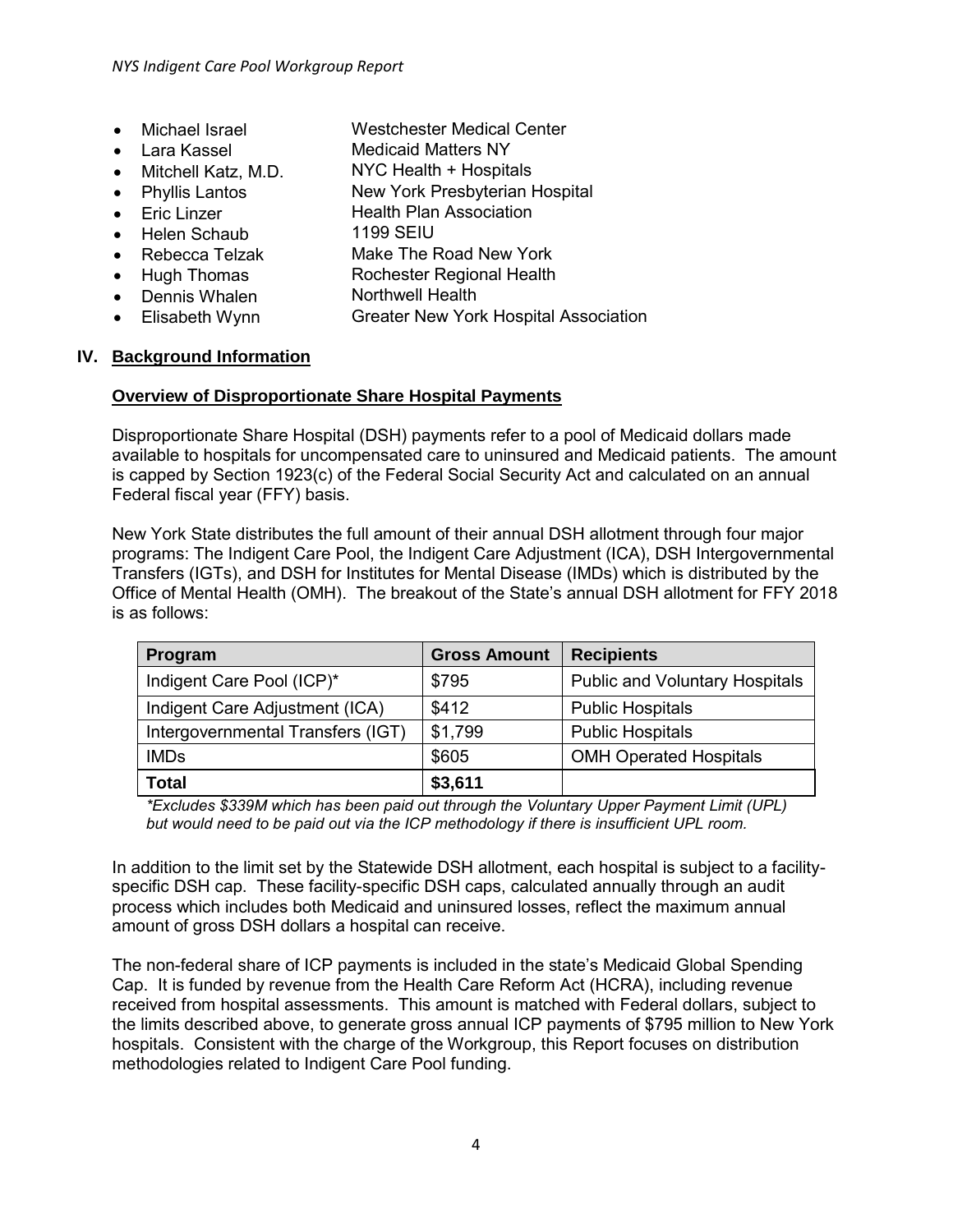### **Current ICP Distribution Methodology**

The current ICP distribution methodology is the result of a 2012 ICP Workgroup process and became effective in January 2013. The calculation of each hospital's share of total ICP funding includes several steps. It begins by multiplying each hospital's uninsured units of service by the hospital's Medicaid reimbursement rates. This amount is then converted to cost utilizing a statewide cost adjustment factor. The result is then reduced by the payments the hospital received from uninsured patients to arrive at net adjusted uncompensated care costs. A nominal need scale based on hospital specific inpatient Medicaid volume as a percentage of total volume for all hospitals is applied to net adjusted uncompensated care costs to arrive at nominal payments which are then used to calculate the allocation percentage for each hospital. Allocation percentages are calculated separately for public and voluntary hospitals. These percentages are then applied to the total ICP public and voluntary pools amounts to determine the funding that each hospital will receive prior to the application of the "transition collar" as explained below.

The 2013-14 Enacted state budget included an additional transition pool payment of \$25 million annually to smooth funding swings resulting from the January 2013 implementation of the then new ICP methodology. The 2013 methodology also established a transition collar that sets a "floor" and a "ceiling" on the amount of ICP funding each hospital receives relative to that same hospital's average ICP payment during the three-year period January 2010 through December 2012. In short, if the January 2013 methodology resulted in a lesser distribution than the average during the three-year period, the loss of funding would be limited by a specified percentage, for example, 85 percent in 2018 and 82.5 percent in 2019. Conversely, if the January 2013 methodology yields an amount that is greater than the three-year average, the amount of the increase is subject to a ceiling percentage that is specific to the voluntary or public pool, whichever is relevant.<sup>1</sup>

The amount of the transition collar fluctuates annually. In 2018, the total value of ICP funds allocated by the collar is \$159.5 million (including the \$25 million transition pool). As of the date of this Report, the 2019 "ceilings" have not been determined pending completion of cost report audits. It is important to note that hospitals receive no less than their "floor" and no more than their "ceiling" as a result of this transition collar.

The transition collar and pool payments (which have been included in both statutory extensions of the ICP methodology) help to ensure that hospital-specific funding changes because of the 2013 methodology occur gradually. This minimizes revenue reductions for all hospitals, including those that are financially distressed. However, the broad application of the collar to all hospitals has been criticized by some who argue that it extends the "bad debt" component of the methodology and, thereby, reduces ICP fund allocations to hospitals that have a higher proportion of uninsured units of service and Medicaid patients.

## **V. ICP Workgroup Meeting Dates and Topics**

 $\overline{a}$ 

The Workgroup met four times between July and November 2018, twice in New York City and twice in Albany. Although the meetings were not subject to the Open Meetings Law, members of the public who requested to attend were welcome, and time was set aside at all meetings to

<sup>1</sup> For example, in 2018 the ceiling is 1.143 for distributions from the public pool and 1.330 for distributions from the voluntary pool.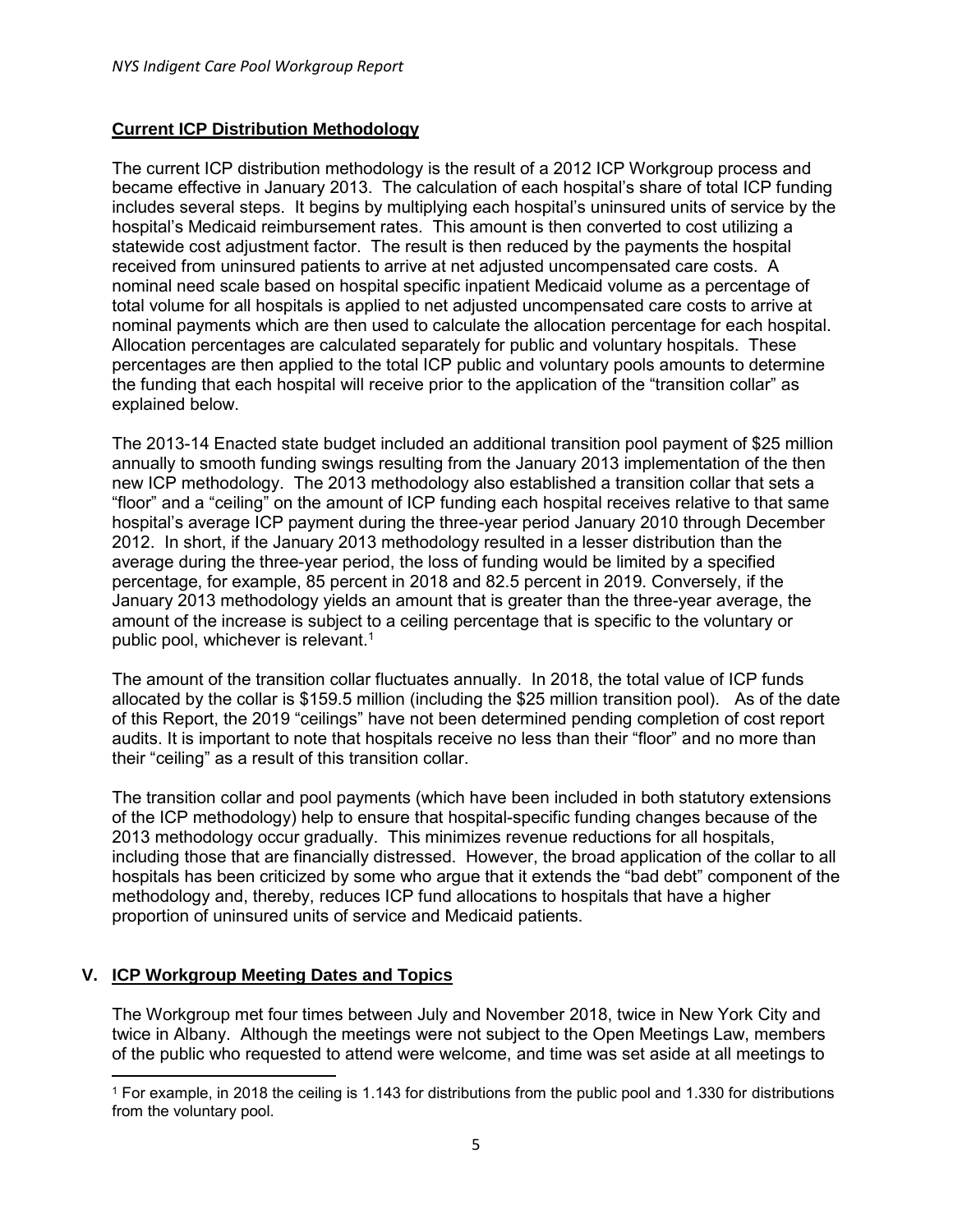allow for non-Workgroup members in attendance to make comments to expand the information and points of view available to the Workgroup. The meetings were held on July 11, September 12, October 10, and November 9, 2018.

At the July 11, 2018 meeting, the co-chairs presented the following guiding principles for discussion with the Workgroup and to frame upcoming discussions:

- The methodology to distribute ICP funds should be consistent with Federal requirements that incentivize states to target payments to hospitals which have high levels of Medicaid inpatients and high levels of uninsured patients and should not consider bad debt;
- ICP allocations should preserve separate funding streams for public and private hospitals as is reflected in the current distribution methodology; and
- Revisions to the ICP allocations methodology should be evaluated in conjunction with any negative impact of such changes on hospitals that have a high public payer mix, serve vulnerable populations, and are in significant financial distress.

An overview of the current DSH program and ICP distribution methodology was also presented with time for discussion and questions from the Workgroup.

On September 12, 2018, the Workgroup met for a second time and primarily focused its discussion on what some members indicated was the most controversial element of the current ICP distribution methodology, the "transition collar". As explained above, this collar was incorporated into the current ICP distribution methodology to mitigate significant increases and decreases that certain hospitals would have experienced when the distribution methodology changed in 2013. The Department presented to the Workgroup the impact of removing the transition collar from the current distribution method. While the collar is cost neutral in aggregate, its removal, absent any other changes in method, would increase distributions to 78 hospitals by a total of \$160 million, with corresponding reductions in distributions to 97 hospitals. Of note, removal of the transition collar would adversely impact 46 of the 71 hospitals that meet the statutory definition of Enhanced Safety Net (ESN) hospital enacted as Section 3 of Part K of Chapter 57 of the Laws of 2018 (Appendix A) by \$88 million, collectively. The purpose of the presentation was not to support continuation of the collar, but rather to demonstrate the impact that its removal would have on hospitals which serve high numbers of uninsured and Medicaid patients.

The October 10, 2018 meeting began the Workgroup process for identifying and examining alternative distribution methodologies. The Department began the discussion by presenting variations of an alternative that would remove the transition collar and use the same formula to distribute funds based on uninsured units of care and Medicaid nominal scale as described in Section III above, but create a pool of \$200 million by reducing the Voluntary Indigent Care Pool from \$656 million per year to \$456 million and then distribute that pool to only those hospitals that meet the definition of Enhanced Safety Net hospital based on the following three alternative methodologies: 1) the current ICP methodology (Uninsured Units x Medicaid Rate x SWAF (Statewide Weighted Adjustment Factor (SWAF)) x Nominal Need); 2) the percentage of each ESN hospital's DSH cap to the total DSH caps for all ESN hospitals; and 3) the percentage of each ESN hospital's uninsured units to the total uninsured units for all ESN hospitals.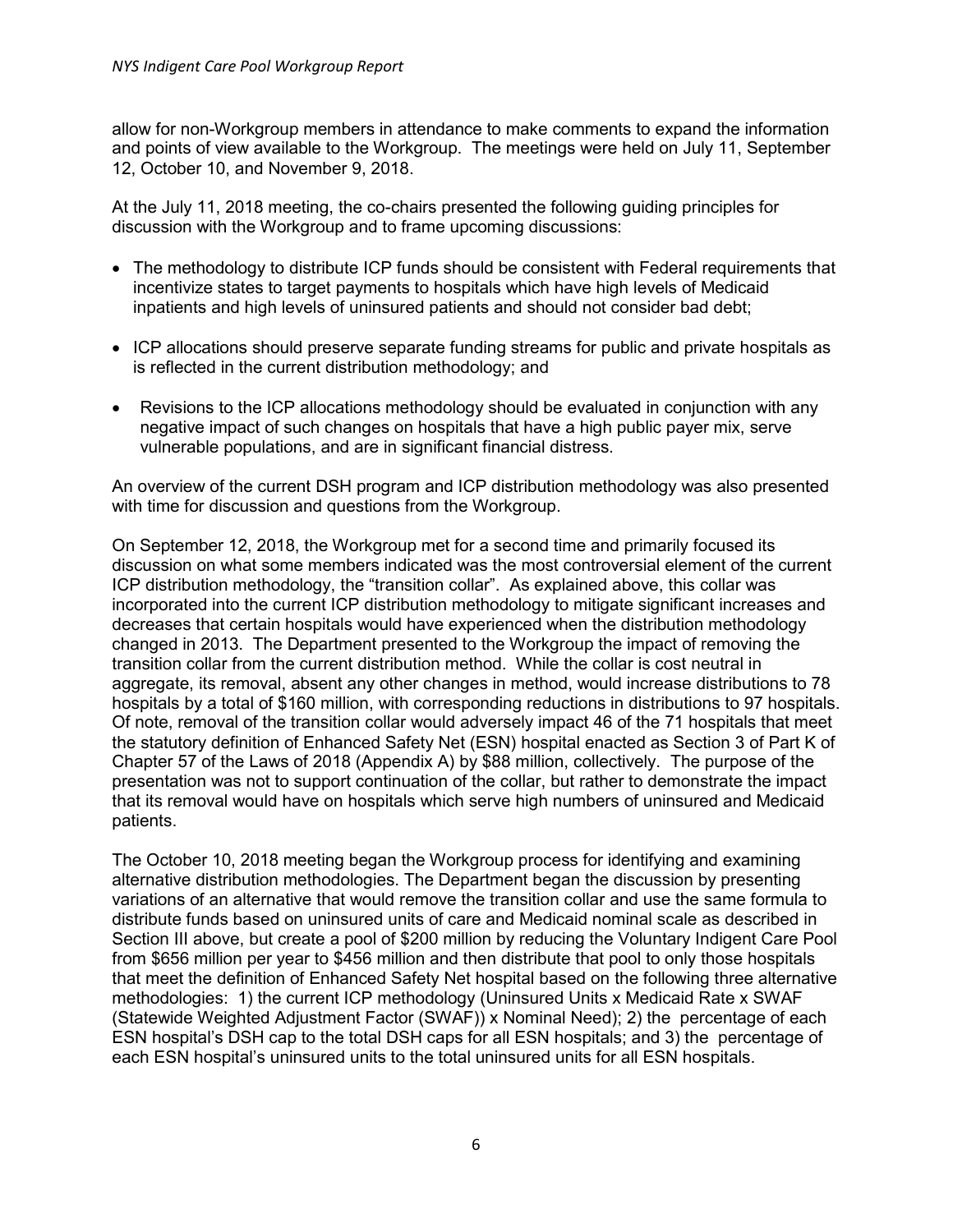At the final meeting on November 9, 2018, all representatives were given the opportunity to present alternative distribution methodologies to the Workgroup. Alternatives were presented by HANYS, New York City Health and Hospitals (H+H) and NYSNA.

The HANYS proposal, prioritized its preference for continuation of the existing formula due to concerns related to the impending federal DSH cuts. The approach utilizes the existing transition collar to direct ICP funding to vulnerable hospitals, leaving intact the core elements of the current ICP formula as follows: 1) Where possible, utilize the construct of the current ICP formula, which is both ACA-compliant and CMS approved; 2) maintain the current public and non-public ICP pools at the same funding levels; 3) continue the current methodology for the public pool; and, 4) adjust the distribution methodology for the voluntary pool to target funding to hospitals that have a special designation and/or a higher uninsured, Medicaid and/or Medicare caseload. For these hospitals, the proposal would: a) eliminate the ceiling collar when it helps direct ICP dollars to them; and b) retain the current phase-down of the floor collar when it helps protect their ICP dollars.

NYC Health + Hospitals' proposal eliminates the transition collar and seeks to address the collateral negative financial impact on hospitals that are designated as ESN or in financial distress and provide services to vulnerable populations that are predominantly public pay by changing the ICP methodology and overall DSH fund allocations to leverage new federal Medicaid funds. Specifically, the H+H proposal utilizes the following elements: 1) Reduce the ICP pool by \$300 million and reallocate these funds for enhanced Medicaid rates targeted at public and voluntary Enhanced Safety Net and other financially distressed hospitals; 2) reallocate the \$25 million transition pool to Critical Access Hospitals (which are categorically designated as ESN) and financially distressed providers; and, 3) reallocate the \$150 million federal DSH allotment that is freed up by reducing the ICP pool by \$300 million to public hospitals where it can be matched by IGTs from their sponsoring municipal entities. The H+H proposal does not directly increase the state share of Medicaid spending, but does redistribute the state's overall DSH allotment between programs and recommends the use of some Essential Plan federal trust fund dollars to fill remaining gaps caused by the elimination of the transition collar to at-risk hospitals.

NYSNA presented a paper outlining a series of recommendations and endorsing the NYC H+H proposal. The NYSNA recommendations include: 1) Eliminate the transition collar; 2) increase the overall Medicaid reimbursement rates for ESN hospitals by 10%, preferably from outside of the DSH programs but potentially from within the ICP and other DSH programs if the rate increase could not be accommodated within the state's Medicaid Global cap; 3) change the priority order of the DSH program allocations to increase the predictability of how much overall DSH funds H+H will receive in a given year; 4) create funding tiers within the ICP allocation for voluntary and non-major public hospitals to prioritize distribution to ESN hospitals and hospitals with higher uncompensated Medicaid and uninsured costs; 5) change the ICP formulas for the statewide cost adjustment factor and nominal need scale (including incorporating outpatient utilization) to further benefit hospitals with the higher rates of Medicaid and uninsured patients; and, 6) standardize hospital policies and procedures for application of the Hospital Financial Assistance Law.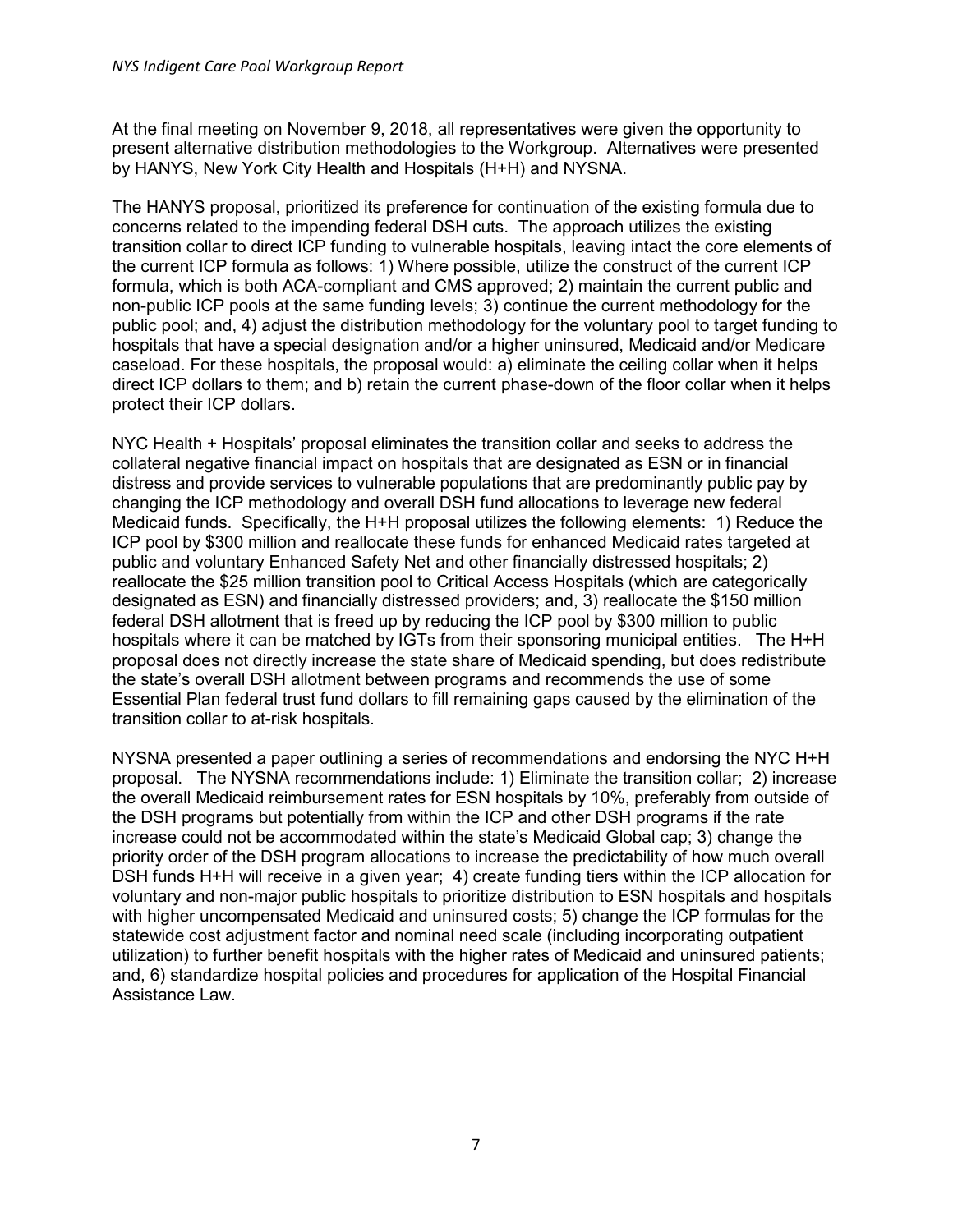#### VI. **Workgroup Discussions**

### **Criteria for Evaluating Alternative Distribution Methods**

Following the presentation of each of these alternatives at the November  $9<sup>th</sup>$  meeting, Workgroup members were asked to offer their point of view on the factors or characteristics that could be used to determine what an effective distribution model should accomplish. The purpose of this discussion was to engage the Workgroup in an open dialogue to identify key priorities. By the end of the discussion, the Workgroup had identified a set of suggestions that could be used to evaluate the various distribution options, as summarized below. The Workgroup did not explicitly attempt to apply these evaluation criteria to the proposals presented to the Workgroup. Rather, the evaluation criteria presented a valuable framework for future consideration of any statutory changes to the ICP Pool methodology.

Several suggestions for evaluation criteria had near consensus within the Workgroup. Among them, Workgroup members strongly suggested that the evaluation criteria consider whether the distribution method complies with federal requirements, thereby mitigating the risk to the state's health care system in the event of federal cuts to DSH allocations as anticipated under the Affordable Care Act. Similarly, several Workgroup members stated that the distribution method should optimize the availability of the state's DSH allocation so that critically needed funding is not "left on the table". At several points during the discussion, Workgroup members expressed that the distribution method should not have "unintended consequences". However, workgroup members could not agree on what would specifically constitute an "unintended consequence". In the end, it appeared there was consensus that changes to the methodology should produce a fiscal result that is consistent with the purpose of DSH funding, but the State should also seek to address any adverse impacts on financially vulnerable hospitals caused by such changes. Some Workgroup members agreed that these impacts could be addressed within a revised ICP methodology. Other Workgroup members felt that ICP funding should only be targeted to hospitals with high Medicaid and uninsured patients, that other sources of State funding should be used to offset impacts to other financially vulnerable hospitals.

Workgroup members also suggested, but did not necessarily agree on, other characteristics by which the distribution methods could be evaluated including whether the distribution method:

- Rewards hospitals that serve disproportionately high volumes of uninsured patients;
- Does not financially destabilize essential safety net hospitals, financially distressed hospitals critical access hospitals and sole community hospitals;
- Has a mechanism that limits increases and decreases to hospital specific dollar allocations that would otherwise result from a calculation that considers only uninsured units of service and Medicaid losses;
- Would result in significant immediate (not gradual) and unpredictable shifts in funding between facilities;
- Includes a component for bad debt which was viewed by some workgroup members as contrary to federal rules or intent governing the allocation of DSH funds;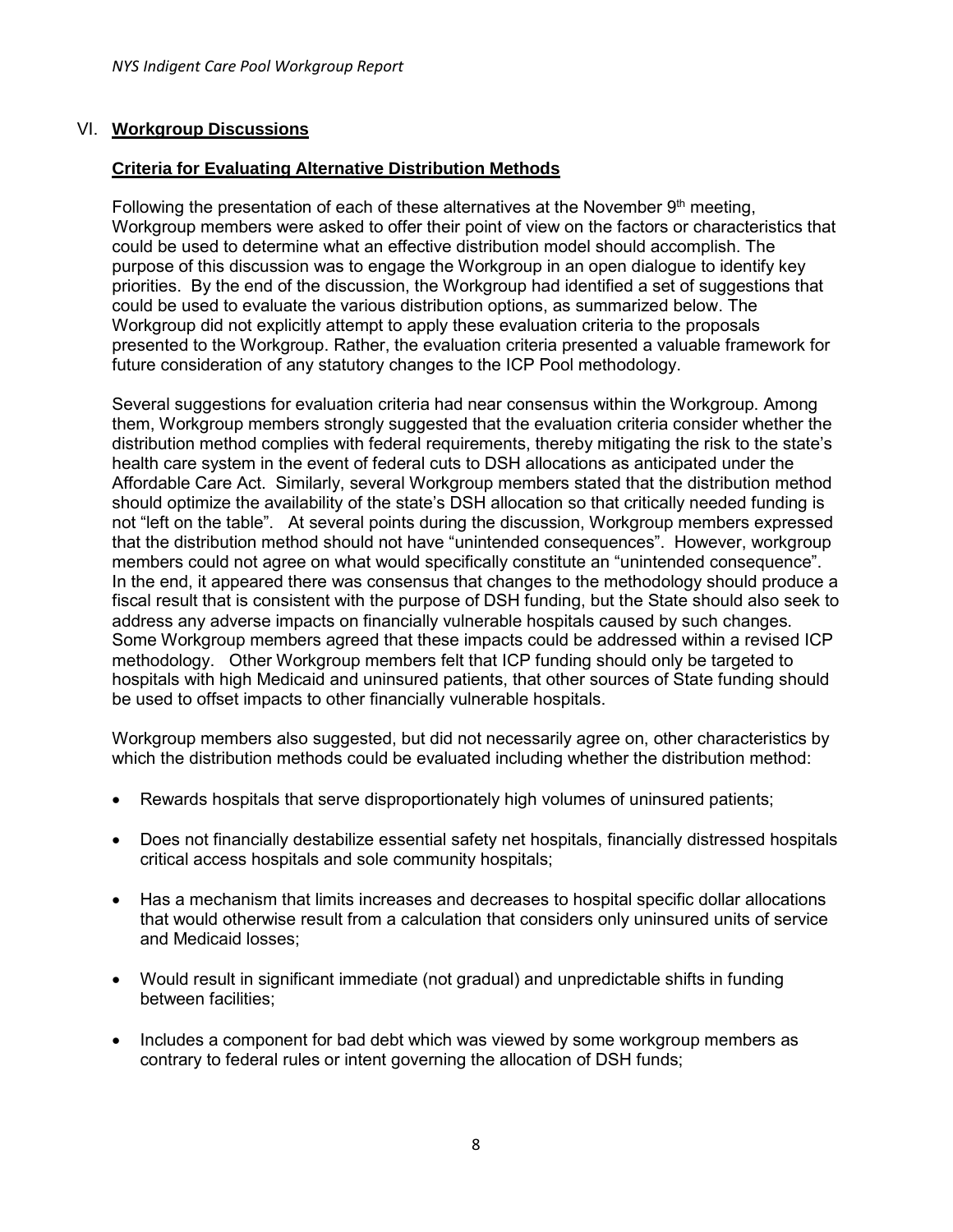- Uses in its calculation both inpatient and outpatient services consistent with the DSRIP goal of reducing avoidable inpatient hospital stays;
- Supports and encourages hospitals to provide hospital financial assistance to eligible patients;
- Helps ensure continued access to certain to essential services such as inpatient mental health services; and,
- Impacts the longer view of hospital stability in the State.

Some Workgroup members also emphasized the importance of ensuring compliance with New York's Hospital Financial Assistance Law (HFAL) which, in relevant part, limits what hospitals can charge patients with limited incomes and no health insurance. It was also raised during Workgroup discussions that, in accordance with the law, hospitals are audited on an annual basis for substantial compliance with HFAL. While this audit process was recognized, some Workgroup members suggested that there were opportunities to improve these audits.

#### **The ICP Exists in a Far Larger and Challenging Environment**

At several points in Workgroup discussions, members observed that ICP funding levels and distribution methods under discussion do not live in isolation but rather in a larger environment of health care policy at a time of significant uncertainty at the federal level.

Workgroup members cited two looming changes at the federal level as factors that could significantly impact indigent care funding. The first relates to a planned reduction in federal DSH funding, which was originally enacted as part of the federal Affordable Care Act in 2010 based on the expectation that as more people became insured, the need for DSH funding would decline. These reductions are scheduled to go into effect in the Federal Fiscal Year which begins on October 1, 2019. While the exact impact of these reductions is not known at this time, some estimates conclude that New York's funding could be reduced by up to \$1.3 billion in the first year and up to \$2.6 billion in each year thereafter.

The second significant policy issue raised was a proposed rule issued on October 10, 2018 by the Department of Homeland Security that would expand an immigration policy known as "public charge" to include receipt of community Medicaid for the first time. Under this proposed rule, some non-citizens applying for lawful permanent residence status would face adverse immigration consequences if they were found to have used Medicaid benefits even though they were entitled to Medicaid eligibility under federal law. Although not yet promulgated, Workgroup members observed the "chilling" effect this proposed rule is already having on non-citizens applying for or renewing Medicaid coverage. This could translate into an increase in the number of uninsured New Yorkers placing more demand on indigent care funding.

## **VII. Conclusion**

The Workgroup brought together a diverse group of experts representing hospitals, labor representatives, health plans and consumers to engage in a thoughtful and at times lively discussion of the importance of indigent care funding to New York's health care delivery system the patients it serves. Workgroup members offered varying points of view on the metrics that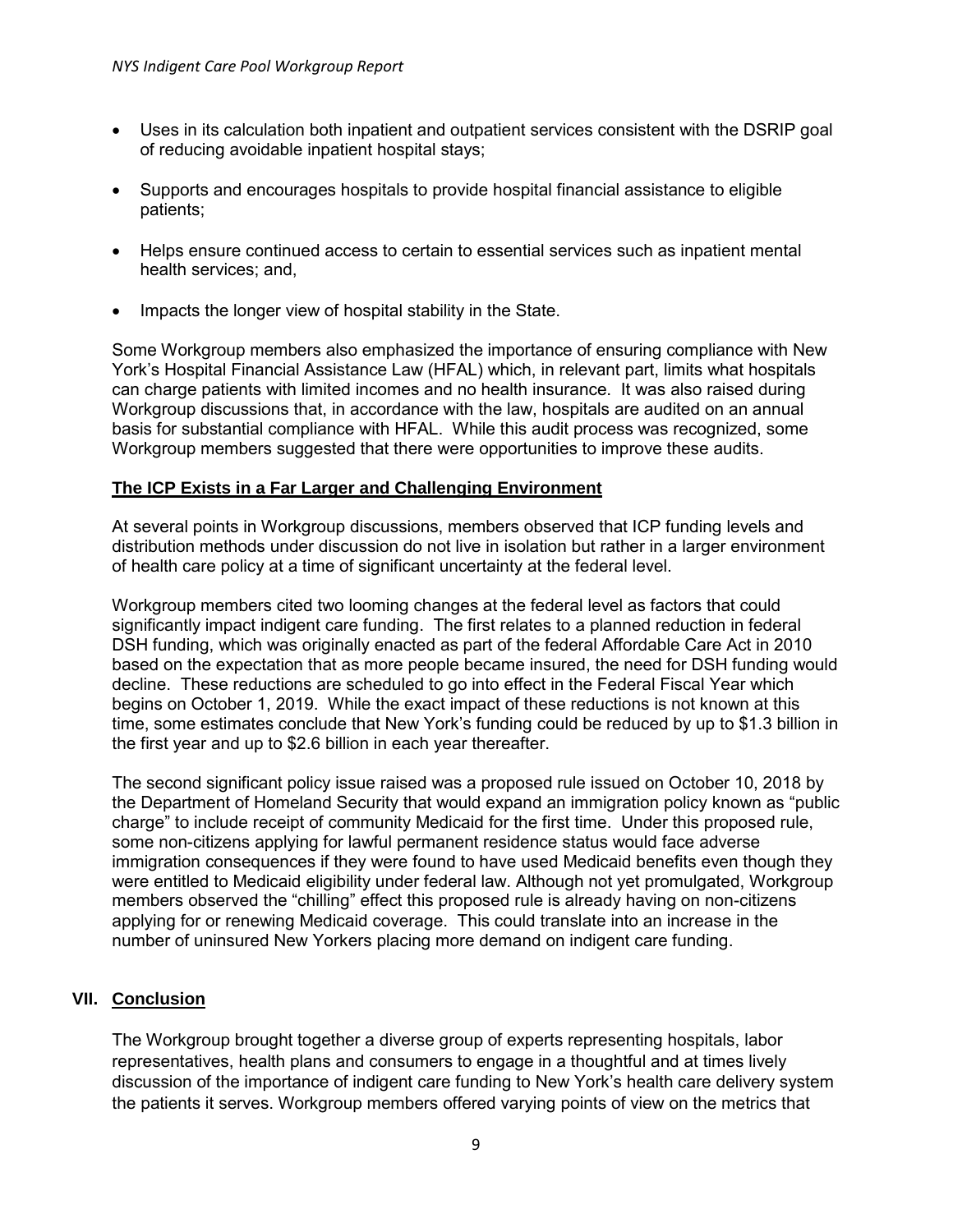should be used to distribute the funding and the characteristics of the hospitals that should receive the funding, or the majority of the funding, as well as the impact of underlying Medicaid and Medicare reimbursement levels.

Given the diverse viewpoints, the Workgroup did not reach consensus on an exact distribution methodology. However, several themes emerged from the discussions. Most notably that, in making decisions about indigent care funding allocations, policymakers must be cognizant of potential changes in federal policy that are expected to adversely impact New York, and that first and foremost distribution methods must consider the interest of patients and their access to health care services, and safeguard the hospitals that care for these patients regardless of whether the hospital is an urban or rural area of the State.